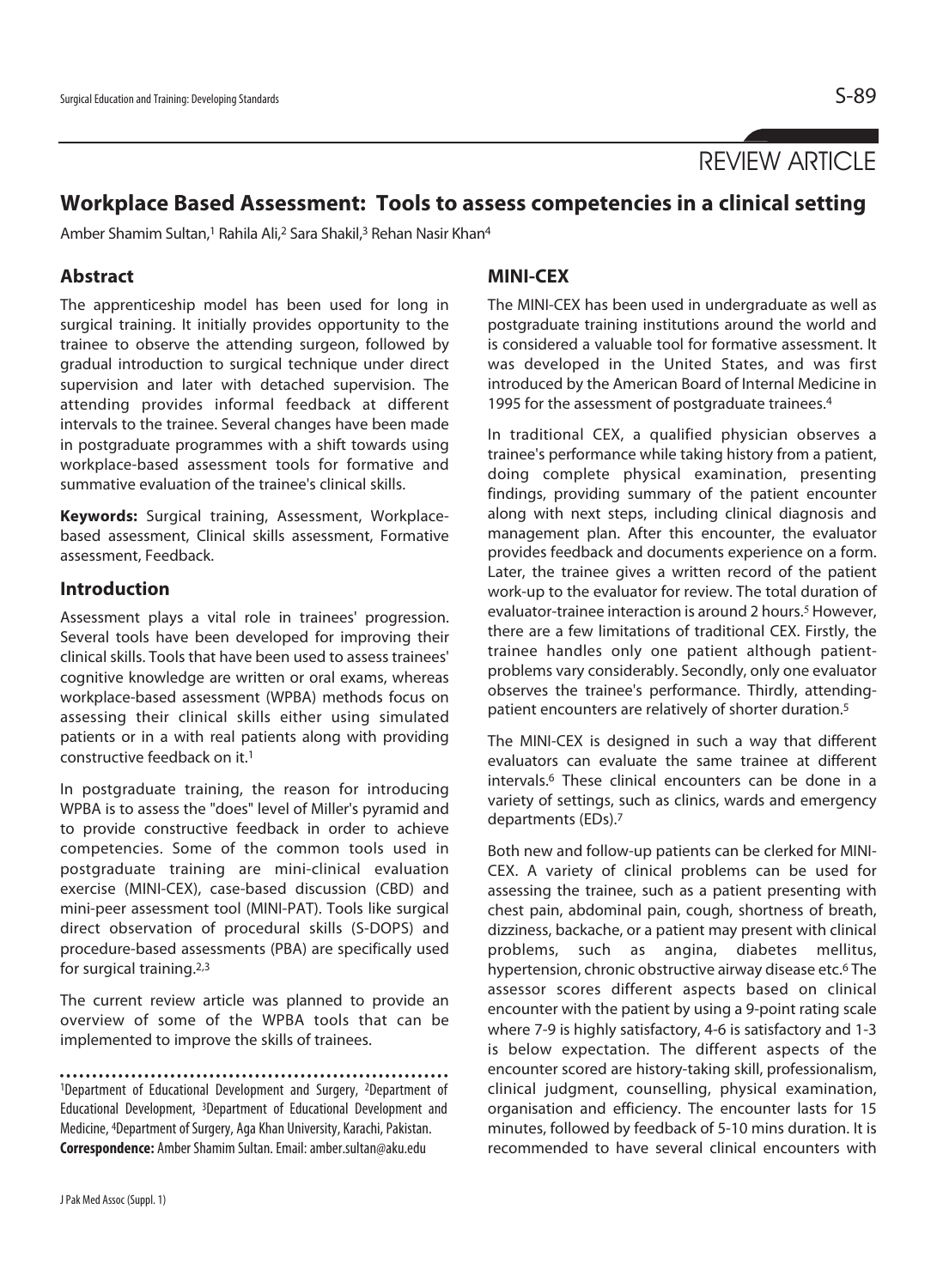different experts as they interact with several patients who pose a wider range of problems.<sup>7</sup>

The traditional way of assessment does not provide opportunity to the trainees to have direct observation of their performance by different evaluators and receive feedback. Hence, it has been suggested to use the MINI-CEX tool for clinical teaching and assessment.8 It not only permits observation along with effective feedback for the skills to be observed, but also ensures that different evaluators observe the trainee's clinical skills at different point of their training. Moreover, the observation and feedback occur with a variety of patient's clinical presentation in different clinical settings. This assessment method has been considered a reliable technique of for assessing undergraduate as well as postgraduate trainees. Roughly 4 clinical encounters are adequate to achieve a 95% confidence interval (CI) <1 on the 9-point scale, and approximately 12-14 are required for a reliability coefficient of 0.7. Apart from postgraduate training, the MINI-CEX has been effectively implemented in undergraduate medical education.8 In this setting, the duration of observation along with feedback varies from 30 to 45 minutes.9 Furthermore, MINI-CEXs evaluate the trainee's ability to prioritise and focus on diagnosis and come up with the appropriate management plan within the context of real clinical practice.

MINI-CEX is well accepted by residents and faculty as a formative assessment tool. It is feasible to utilise MINI-CEX for WPBA of postgraduate students of surgery. MINI-CEX is considered a valid and reliable assessment tool for assessing the trainee's competence.

### **DOPS**

DOPS is considered a standard tool to test the "does" level of the Miller's Pyramid of Clinical Competence.10 It was made current in 2005 by the Foundation Programme in the United Kingdom.11 It is a tool where a trainee selects a procedure from an approved list and an assessor assesses them by directly observing their on-job performance of technical skills.12 The duration of each encounter is 20 minutes, with 15minutes for observation and 5 minutes for constructive feedback. Trainees are scored on a 6 point rating scale where 1-2 is below expectation, 3 is borderline, 4 reflects achieving the expected level, and 5- 6 is considered above the expected level. Trainees are assessed more than six times a year. Postgraduate medical education is increasingly making use of DOPS as a WPBA tool.12 Almost two decades ago, a new variant of DOPS, known as objectively structured assessment of technical skills (OSATS), came in to existence due to the evolving nature of technical training and advanced

surgical techniques in medical education.13 OSATS has good psychometric properties compared to the more traditional modes of assessment, like logbooks which demonstrate poor content validity regarding the operative capability of the trainees.13

DOPS is predominantly used in surgical subspecialties, including operation theatres (OTs), labour rooms and EDs compared to any other area in general practice.1,10 The procedures range from basic surgical suturing skills to more complex skills, like obtaining biopsies, autopsy and histological procedures, technical and operative skills and insertion of intravenous (IV) lines. The main components of DOPS include consent-taking, demonstration of understanding regarding the indications, technical stability, clinical judgment, awareness of complications, professionalism and communication skills.11

The combination of direct observation of procedure and immediate feedback is the major hallmark of DOPS. It has an effective role in facilitating students' learning. It provides an opportunity to the students to receive constructive feedback on their performance immediately upon completion of the required task. It is found that one of the possible reasons for students' performing good on DOPS is internal motivation and increased confidence. However, there are some growing challenges pertaining to the implementation of DOPS which include unfamiliarity among faculty and residents, inadequate training of assessors and residents and time constraints in busy hospital settings.12 One of the major challenges is trainee`s consciousness which makes DOPS a measure of competence instead of assessment of performance. Lastly, the trainee-assessor relationship can serve as a source of judgment bias, and, hence, there is need for multiple internal and external assessors.

According to the Royal College of Physicians, DOPS is considered a fairly valid and reliable tool, especially in comparison with logbooks.2 It sequentially samples the curricular content based on appropriate level of training and shows good content validity.11 DOPS has high face validity because the trainees are observed directly and provided feedback on their performance in a busy clinical setting. However it is not very feasible to implement DOPS in a busy workplace setting due to time pressures, unavailability of trained assessors and resource constraints for the hospital administration. Lastly, due to the provision of immediate constructive feedback to the trainees by the assessors, DOPS is a fairly acceptable tool to both the examinees and the examiners, and has high educational impact.10 There are several concerns regarding the reliability of DOPS. Case specificity is found to be a major component that affects the reliability of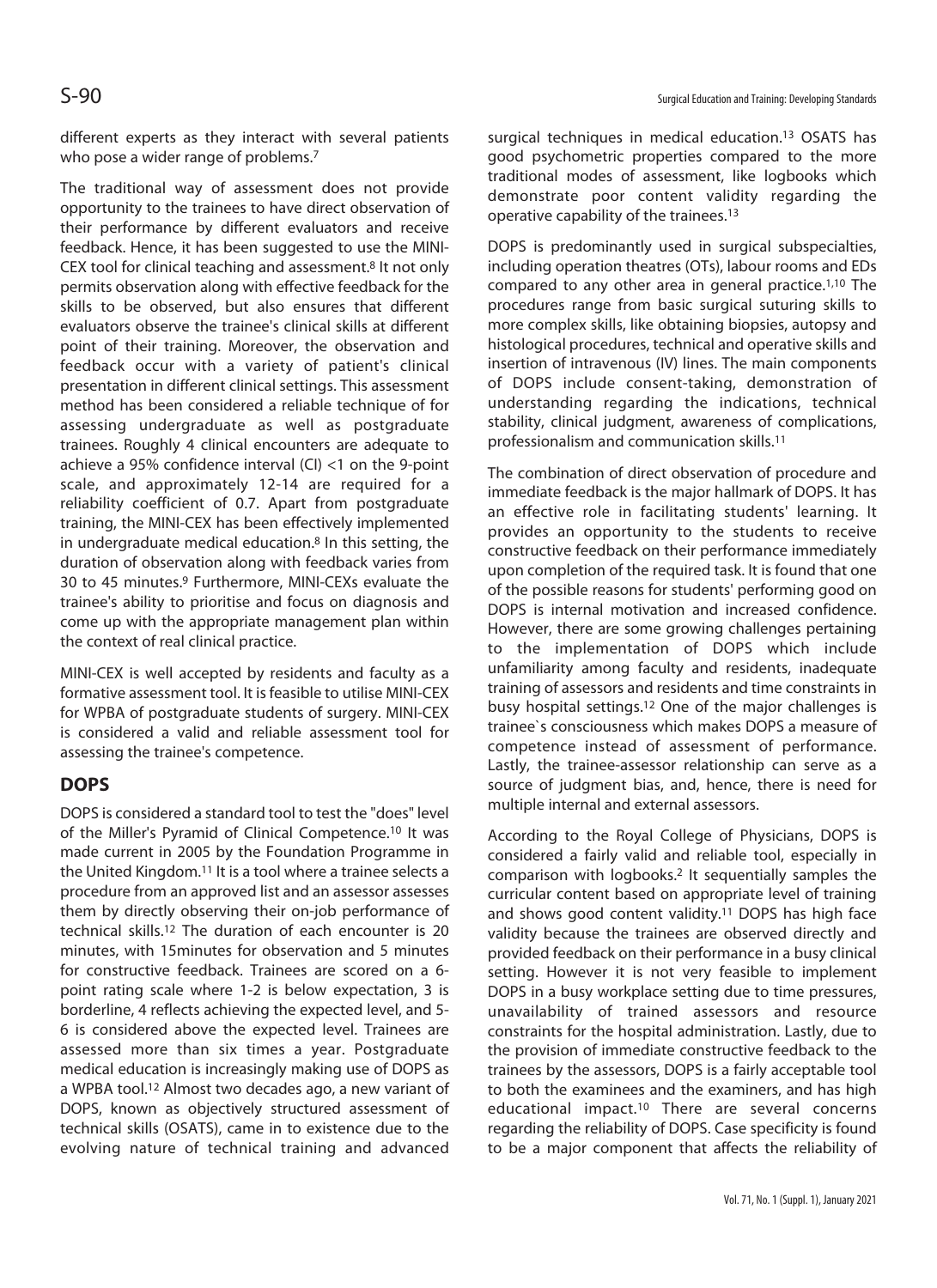DOPS. Inter-case variation is another factor identified for lower reliability. In order to achieve sound reliability, DOPS should be implemented with fewer cases and assessors compared to MINI-CEX. Despite evidence-based literature on the characteristics, components and process of DOPS, further studies are required to prove its usefulness as a WPBA tool.10

#### **CBDs**

Traditionally, cases have been used during training by consultants for discussions after the rounds and outpatient consultations. CBD builds on these traditional methods by allowing for a structured discussion in a separate time where one-to-one discussion with the trainee can take place.14

Case discussion in CBDs is semi-structured, performancebased assessment tool which aims at assessing the clinical reasoning of the trainees in order to understand the justification of decisions made in real practice. Typically, an encounter lasts 20-30 minutes with 5 minutes for feedback.

The domains that can be assessed using CBD are clinical reasoning, clinical assessment, management planning including investigation, follow-up, referral as well as communication, professionalism etc.14-16 The focus is on the assessment of application of knowledge. In one encounter, the focus of discussion is usually one or two aspects of the case.14,15

The case chosen for discussion should be thoughtprovoking, with some conflicts in decision-making.14 Either the supervisor or the trainee may choose the case.<sup>17</sup> Protected time and environment should be ensured for an uninterrupted session.<sup>14,16</sup> The trainee presents a review of the case, and both the Supervisor and the trainee mutually decide on an area to focus during the discussion. The discussion may be initiated with the review of patients' notes assessing the trainee's knowledge and clinical decision-making skills. The trainees are aware of their developmental needs and should reflect on their own performance, identifying their own strength and areas of improvement. The role of the supervisor is to explore the rationale of trainee's decisions, avoiding a mini-lecture. Using triggers and open-ended probing questions should be encouraged. Closed-ended direct, knowledge-based questions are best avoided. The questions should be designed to seek evidence of competence and not a test of knowledge.<sup>1,18</sup> The session should conclude with specific and nonjudgmental feedback focussing on areas that went well and what might have been done better or differently and with an agreement on a future learning plan.<sup>17</sup> A structured form is used by the supervisor to record the encounter, noting the level of the trainee, the setting, whether inpatient or outpatient, etc., and the level of difficulty of the case. Based on the discussion held, the trainee's competence is rated along with the strengths and the areas for development. Both the trainee and the supervisor keep a record of the encounter.14-16

The strength of CBD lies in the fact that it is a performancebased formative assessment, encouraging the trainee to reflect on his own performance, and embedding effective non-judgmental specific feedback.15-17

Successful implementation requires active faculty and trainee participation as like other WPBA tolls, CBD is also trainee-led. Time limitations and lack of training are barriers in the way of successful implementation.16

It is required as well as expected that trainees participate in multiple patient encounters with multiple evaluators during their training. CBD is a valid assessment tool correlating with other measures, like chart audit and with scores on internal certification.15 Some studies suggest 6 CBDs are required in a year.19 The Royal College of General Practitioners (RCGP) recommends that a minimum of 4 CBDs are carried out in the first two years of training; 2 in each 6-month period.18 Whereas the training matrix of the Royal College of Obstetricians and Gynaecologists (RCOG) recommends a minimum of 8 CBDs spread over a year in each year of training.20 A small number of CBDs will not be representative of the curriculum, and, hence, the content validity will be limited. Reliability of CBD is influenced by raters' training, uniformity of assessment and degree of standardisation of the trainee.19

Surgical trainees regard CBD as a useful tool for learning as it allows discussion of complicated cases, encourages reflection and promotes higher order thinking.21

### **Multisource feedback**

Multisource feedback (MSF) is another assessment tool which relies upon gathering input from multiple raters. It is often also referred to as 360 degree evaluation or multirater feedback, as perspectives and opinions are collected from various 'viewpoints' surrounding the subject in the workplace environment.22-25 These questionnaires may be distributed along the various levels of hierarchy, including supervisors, peers and colleagues, both clinical and non-clinical, students and even patients.24,26,27 Questionnaires are kept brief, and are typically the same for all the raters to ensure objectivity of the assessment.26,27 The raters are also routinely kept anonymous in order to prevent professional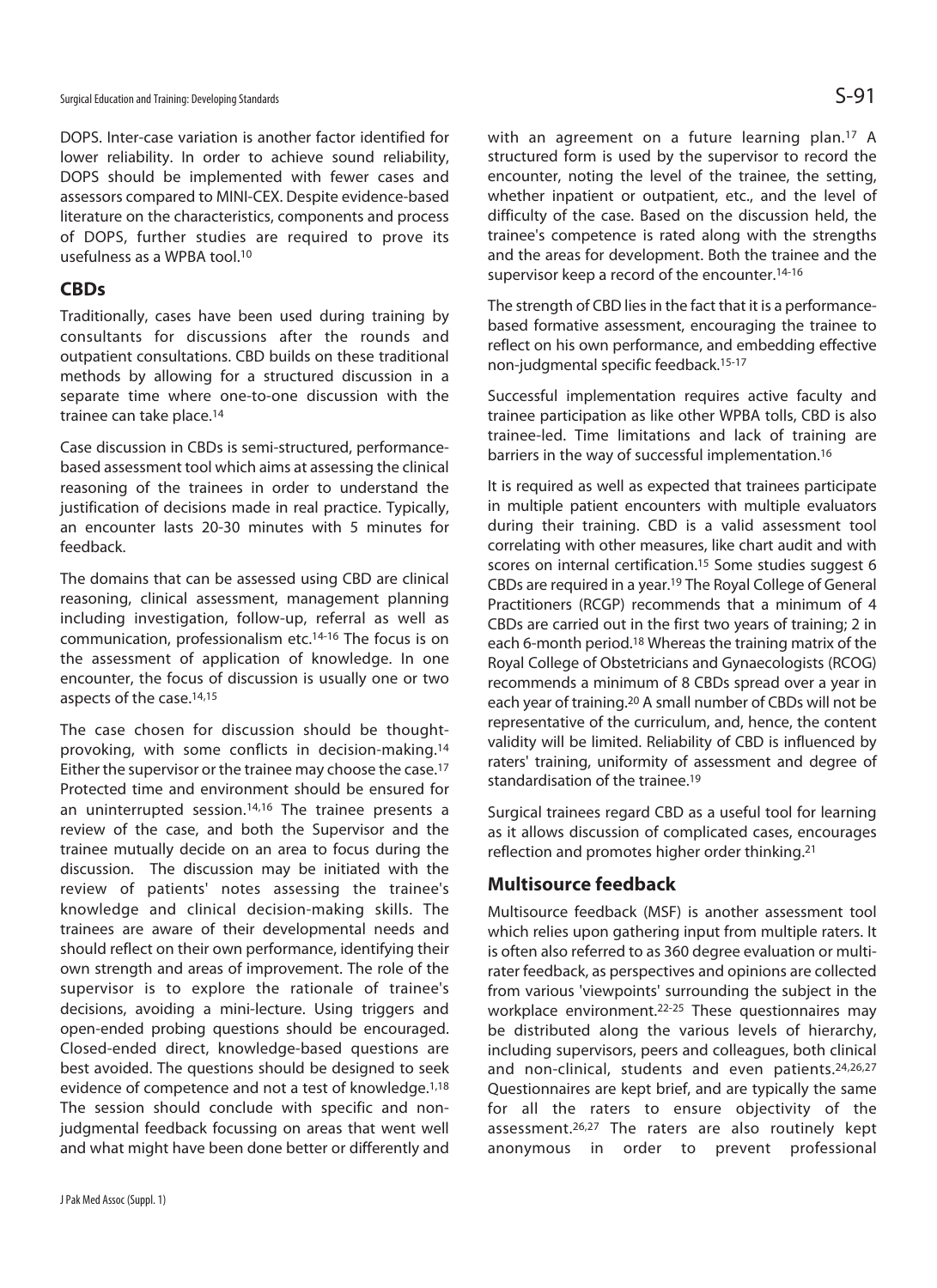repercussions and to ensure unbiased feedback.

This tool is useful for assessing observable behaviours, such as interpersonal and problem-solving skills.27,28 And it is more superior to simple one-on-one feedback. Proforma's are used for evaluation as they can gather a more comprehensive view of the subject's competencies by taking into consideration reviews from multiple facets of their interactions. MSF is particularly important when either direct supervision is not possible, or the subject is part of a larger group.24,29 When considering surgical training, one must keep in mind that a training supervisor will not always be able to directly observe each and every interaction the trainee has, and, hence, reliance of a tool like MSF is important for the collection of such intricate information 24,27

Due to its flexibility in terms of design and execution, it has found popularity in the medical community as a means of workplace assessment. In the clinical setting, MSF has been shown to aide in monitoring performances and eventual self-improvement.27-29 In fact, it is commonly used for appraisal and realisation purposes. However, it also is applied in the evaluation and monitoring of core competencies in trainees as questionnaires can easily be adjusted to assess for a vast range of non-procedural competencies.27,28

Studies have shown that the incorporation of MSF in surgical training offers reliable, feasible and valid assessment of trainees on various non-technical competencies without any undue burden on the reviewers.22,27-30 These key competencies include communication skills, both verbal and written, professionalism, medical expertise, humanism, collegiality and the capacity to learn. Such competencies may often be overlooked by other evaluation techniques. Miller et al. suggested that benefits are higher when feedback is accurate, and helps identify the weakness and strengths of the candidate.8 Such well-rounded feedback has been found to provoke contemplation and initiate positive behavioural change amongst surgical trainees.22,26,31

One major limitation of MSF utility in surgical training is that it has been found to be unsuitable for the evaluation of procedural competencies.22,27,29 This cannot be used as the sole evaluation methodology in such programmes. Furthermore, there is the potential of biases due to facilitation and dishonesty while rating a candidate. Factors, like favouritism or general dislike, may influence the raters' decisions. Though, through the collection of data from varying sources may help overlook minor grudges in larger circles, this may be a problem amongst assessments in smaller groups.25,28,31

#### **Conclusion**

To make WPBA more effective, it is essential for all the trainees to be assessed and to receive feedback after observation. For successful implementation, competencies should be matched against the best-fit tool. Multiple encounters with multiple raters should be practised to increase validity and reliability of the judgment. The feedback given to the trainees should be reliable and should focus on skills that are being observed. Nonjudgmental and timely feedback is more effective. The onus of assessment for most WPBA rests with the trainee. In this context, for successful implementation of WPBA, it is imperative to train the faculty for active participation and contribution. Programme directors need to build certain mechanisms in educational programmes to make them more effective and helpful for trainees and enhance further learning.

#### **Disclaimer:** None.

**Conflict of Interest:** None.

#### **Source of Funding:** None.

#### **References**

- 1. Mortaz Hejri S, Jalili M, Shirazi M, Masoomi R, Nedjat S, Norcini J. The utility of mini-Clinical Evaluation Exercise (mini-CEX) in undergraduate and postgraduate medical education: protocol for a systematic review. Syst Rev 2017;6:146. doi: 10.1186/s13643- 017-0539-y.
- 2. Welchman SA. Educating the Surgeons of the Future: The Successes, Pitfalls and Principles of the ISCP. Ann R Coll Surg Engl 2012;94:1-3. DOI: 10.1308/147363512X13189526438837
- 3. Evgeniou E, Peter L, Tsironi M, Iyer S. Assessment methods in surgical training in the United Kingdom. J Educ Eval Health Prof 2013;10:2. doi: 10.3352/jeehp.2013.10.2.
- 4. Singh T, Sharma M. Mini-clinical examination (CEX) as a tool for formative assessment. Natl Med J India 2010;23:100-2.
- 5. Noel GL, Herbers JE Jr, Caplow MP, Cooper GS, Pangaro LN, Harvey J. How well do internal medicine faculty members evaluate the clinical skills of residents? Ann Intern Med 1992;117:757-65. doi: 10.7326/0003-4819-117-9-757.
- 6. Norcini JJ, Blank LL, Duffy FD, Fortna GS. The mini-CEX: a method for assessing clinical skills. Ann Intern Med 2003;138:476-81. doi: 10.7326/0003-4819-138-6-200303180-00012.
- 7. Norcini JJ, Blank LL, Arnold GK, Kimball HR. The mini-CEX (clinical evaluation exercise): a preliminary investigation. Ann Intern Med 1995;123:795-9. doi: 10.7326/0003-4819-123-10-199511150- 00008.
- 8. Malhotra S, Hatala R, Courneya CA. Internal medicine residents' perceptions of the Mini-Clinical Evaluation Exercise. Med Teach 2008;30:414-9. doi: 10.1080/01421590801946962.
- 9. Hauer KE. Enhancing feedback to students using the mini-CEX (Clinical Evaluation Exercise). Acad Med 2000;75:524. doi: 10.1097/00001888-200005000-00046.
- 10. Naeem N. Validity, reliability, feasibility, acceptability and educational impact of direct observation of procedural skills (DOPS). J Coll Physicians Surg Pak 2013;23:77-82.
- 11 Khan MA, Gorman M, Gwozdziewicz L, Sobani ZA, Gibson C. Direct Observation of Procedural Skills (DOPS) as an assessment tool for